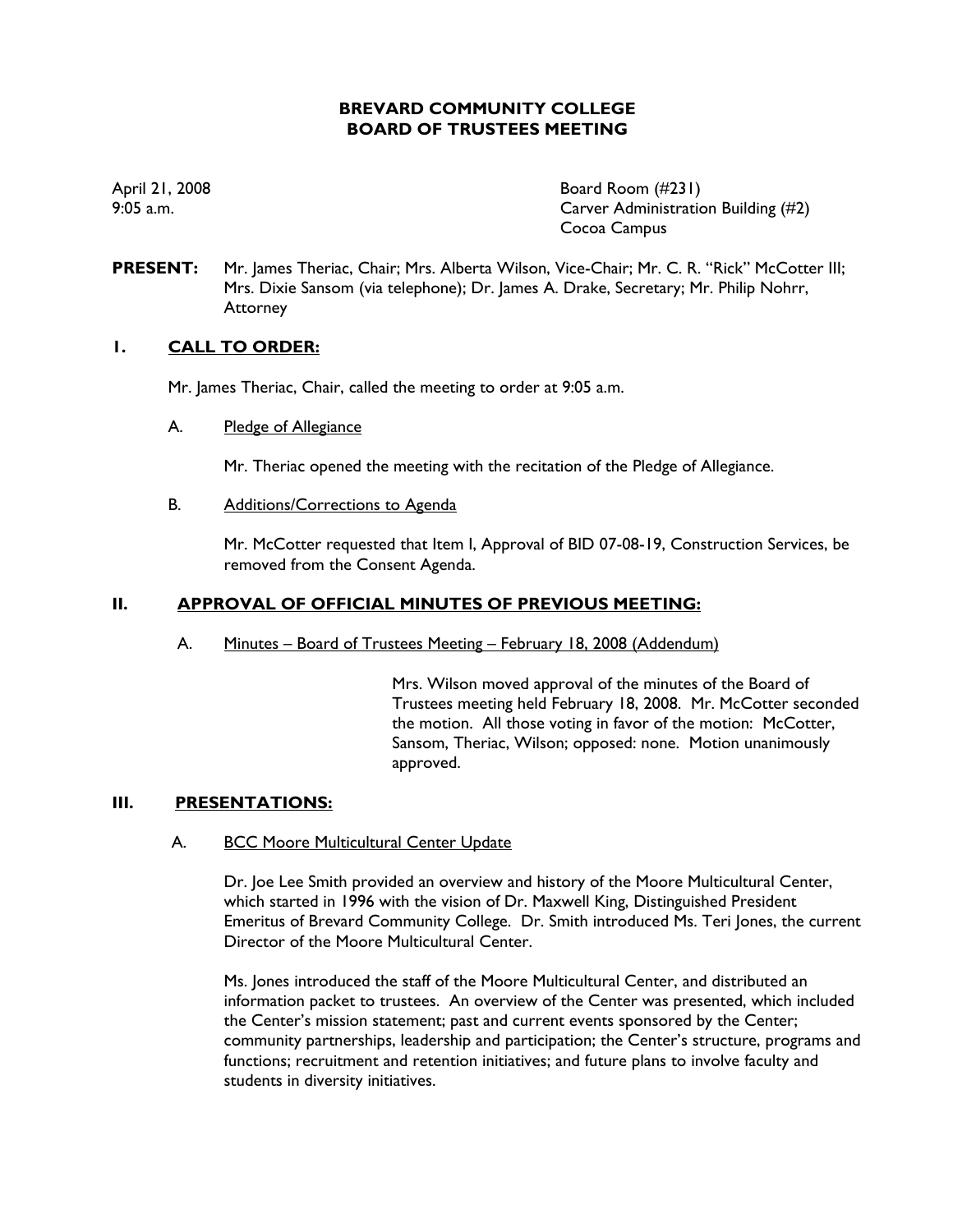Mrs. Wilson commended Ms. Jones and the staff of the Moore Multicultural Center for the many services that are provided by the Center, and expressed that she is pleased that there are plans to expand the Center's activities. Mrs. Wilson also expressed disappointment that the Moore gallery has been moved from the Center. Mr. Theriac commended Ms. Jones on the effectiveness of the presentation. Ms. Jones responded that it was a team effort.

Mr. McCotter inquired if the Moore Center has had the opportunity to become involved with any civic organizations in north Brevard County, such as Rotary and Kiwanis, and further requested that someone from the Moore Center speak to the North Brevard Rotary Club about the history of the Moore family and the activities sponsored by the BCC Moore Multicultural Center. Mr. McCotter will contact the Moore Center to make arrangements for a speaker.

Mrs. Wilson commented that the College Reach Out Program (CROP) is a very worthwhile program that is needed in the community, and inquired if this program will grow. Dr. Smith responded that the College is very committed to supporting this program and taking it to the next level. Ms. Jones confirmed that CROP has grown significantly this year, and the College has expanded program locations throughout the county.

Dr. Drake complimented Dr. Joe Lee Smith for his oversight as Executive Director of the Moore Multicultural Center. The College has been able to accord additional resources to address the needs of the community, including CROP. Dr. Drake added that Dr. Joe Lee Smith is the founder of CROP.

Mrs. Wilson applauded the efforts of Mr. Don Williams with the Minority Summer Youth Golf Program, and the memory of Henry Scott and P. J. Wilson. Mrs. Wilson requested that whenever this program is referred to by the College, it should include the names of all three of these important leaders.

# **IV. CONSENT AGENDA:**

A. Resignation of Trustee James H. Richey

*Under Consent Agenda, Item A, the Board of Trustees accepted the resignation of trustee James H. Richey, Esq. Dr. Drake reported that Mr. Pablo Diaz, of the Governor's staff, confirmed the Governor's receipt of Mr. Richey's letter of resignation.* 

B. Recruitment and Responsibilities of Internal Counsel

*Under Consent Agenda, Item B, Dr. Drake discussed the respective responsibilities of Internal Counsel (Mr. Richey) and College Counsel (Mr. Nohrr and Gray-Robinson), after which Mr. Theriac clarified that Mr. Nohrr serves as the attorney of record for the Board of Trustees exclusively, rather than for the College's Direct Support Organizations or the President or the district administration.* 

C. Policies and Procedures for Budget Amendments

*Under Consent Agenda, Item C, the Board of Trustees approved the implementation of Florida Department of Education Rule 6A-14.0716(3), (a), (b), and thereby directs that henceforth all budget amendments shall be approved by the President of the College pursuant to the authority contained in the rule.*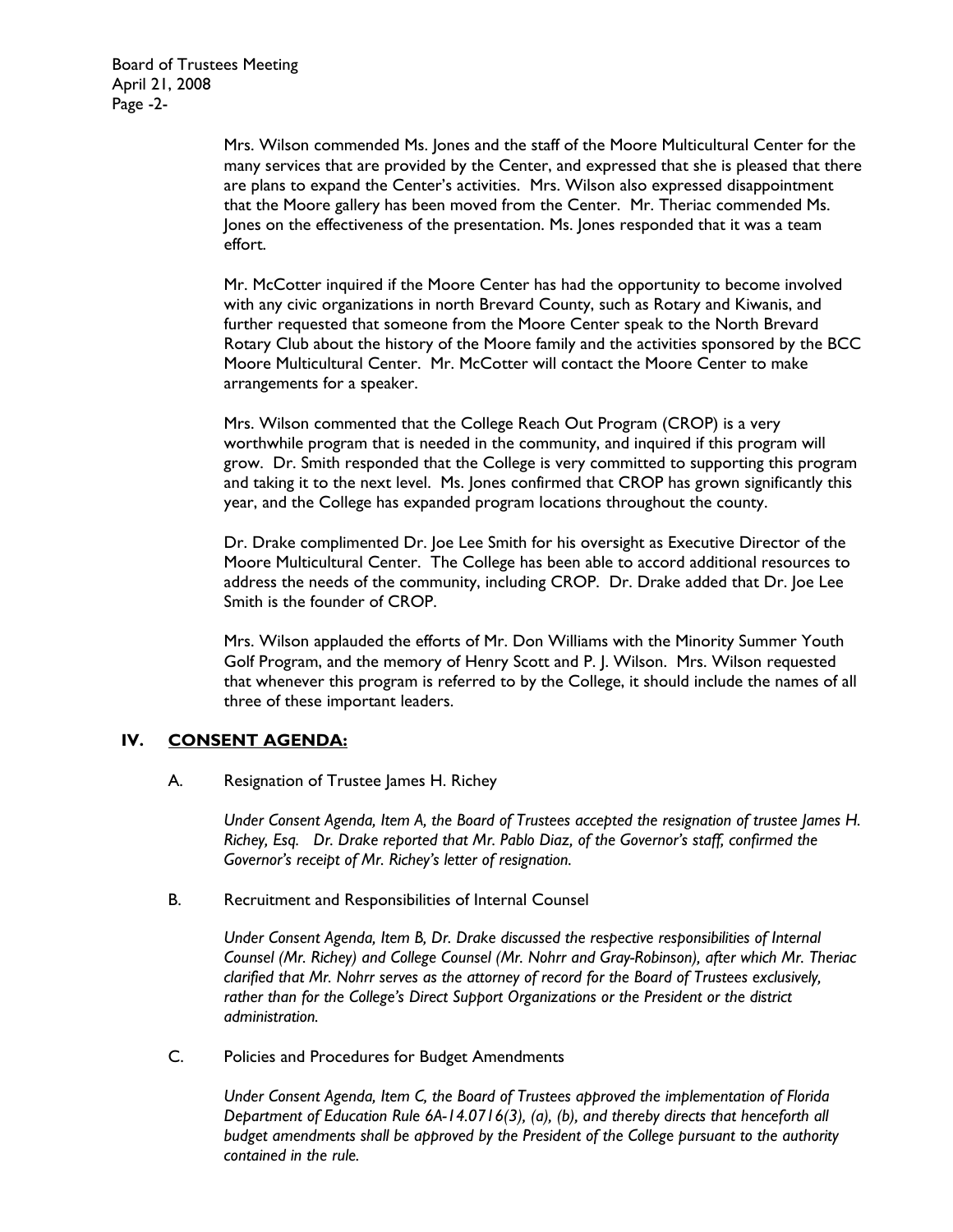D. Confirmation of DSO Governing-Board Appointees for 08-09

*Under Consent Agenda, Item D, the Board of Trustees confirmed that the legal authority to confirm all appointees to the governing boards of the College's Direct Support Organizations belongs solely to the BCC Board of Trustees.* 

E. Approval of Repayment Plan, Historic Cocoa Village Playhouse Annex (Addendum)

*Under Consent Agenda, Item E, the Board of Trustees approved the repayment plan presented to the Board of Trustees at the February 18, 2008, meeting by the leadership of the Historic Cocoa Village Playhouse Board of Directors (reference attachment).* 

F. *1776* Production Collaboration between the Historical Cocoa Village Playhouse and the Maxwell C. King Center for the Performing Arts

*Under Consent Agenda, Item F, Florida statutes require the approval of the Board of Trustees for collaborative projects or initiatives between Direct Support Organizations of Florida community colleges. Therefore, the Board of Trustees approved the collaboration of the 1776 production between the Historic Cocoa Village Playhouse and the Maxwell C. King Center for the Performing Arts.* 

G. Report on Personnel Actions (Addendum)

*Under Consent Agenda, Item G, the Board of Trustees confirmed its receipt and acceptance of the Personnel Actions Report for the months of March and April 2008, as circulated prior to the meeting (reference attachment).* 

H. Approval of March Monthly Summary of Income and Expenditures (Addendum)

*Under Consent Agenda, Item H, the Board of Trustees approved the Monthly Summary of Income and Expenditures for March 2008 (reference attachment).* 

I. Approval of BID 07-08-19, Construction Services

*This item was removed from the agenda by motion from Mr. McCotter, seconded by Mrs. Wilson, and approved unanimously. In the ensuing discussion, Mr. McCotter inquired whether there is a requirement for the Board to approve BID 07-08-19 for Construction Services. Ms. Knotts explained that the College has selected six companies for construction services and has prequalified them. Since individual bids for the work will exceed \$250,000.00, the Board is asked to approve the pre-qualification of these companies. Ms. Knotts added that individual contracts will be awarded separately. Board members agreed Board approval is not needed for the prequalification of these companies. Dr. Drake additionally clarified, and Mr. Nohrr confirmed, that there is no statutory requirement for Board approval.* 

J. Approval of Direct Support Organizations Quarterly Reports (Addendum)

*Under Consent Agenda, Item J, the Board of Trustees approved the Direct Support Organizations' Quarterly Reports (reference attachment).*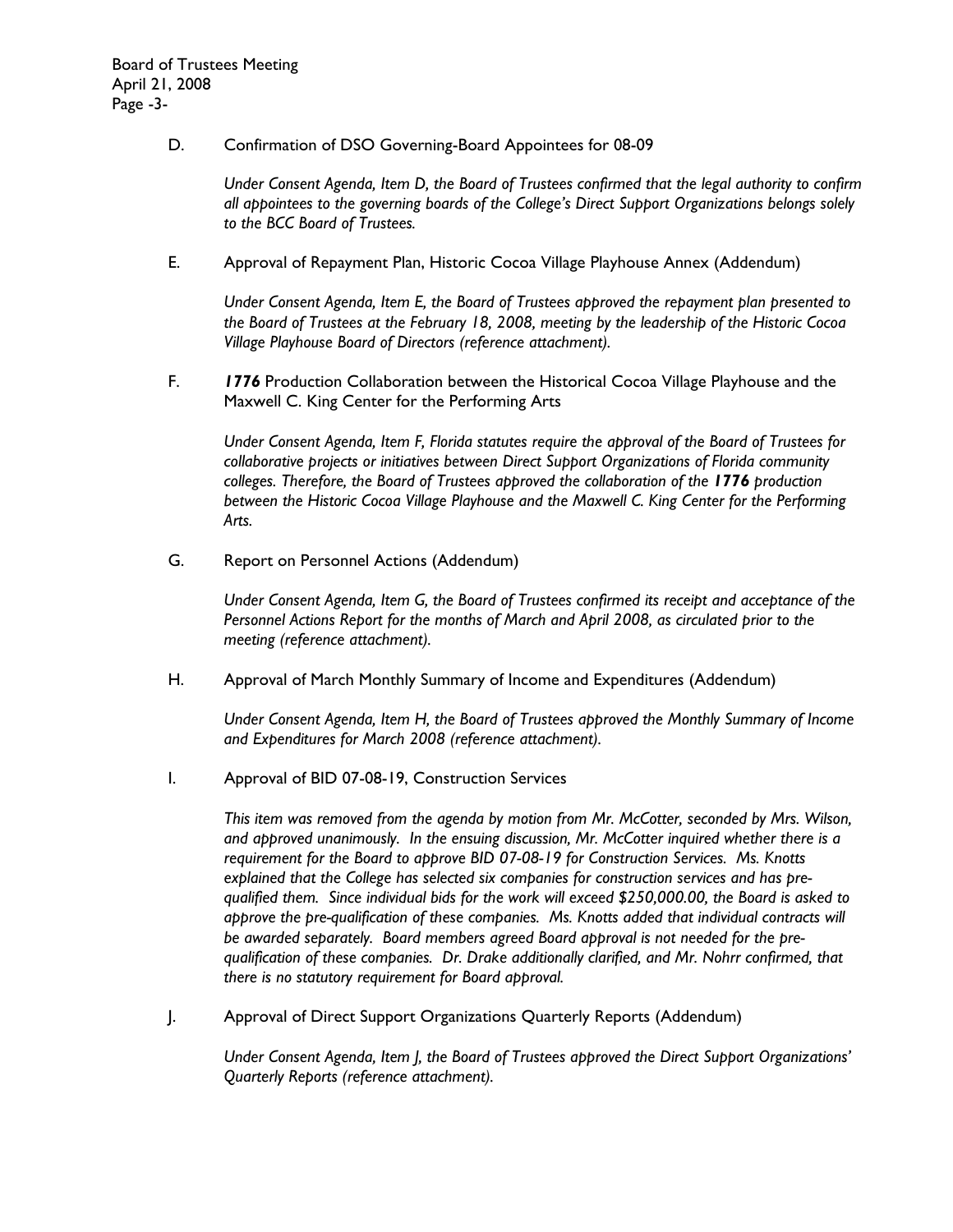Mr. McCotter moved approval of Consent Agenda items A through J, and excluding Item I. Mrs. Wilson seconded the motion. All those voting in favor of the motion: McCotter, Sansom, Theriac, Wilson; opposed: none. Motion unanimously approved.

### **V. PUBLIC COMMENTS:**

There were no public comments.

# **VI. CONSTRUCTION AND DEVELOPMENT:**

None.

### **VII. OLD BUSINESS:**

#### A. Report on Pending Legal Actions (Addendum)

Mr. Nohrr reported that there are no significant changes to pending legal actions.

Dr. Drake discussed Consent Agenda Items A and B, and noted that Mr. Richey has tendered his resignation from the Board of Trustees, as was recently conveyed to trustees and covered in the press. Mr. Richey's resignation was accepted by the Governor's office, and the Governor will assign another trustee as soon as possible.

Dr. Drake provided additional clarification on the division of responsibility between College Counsel, Gray-Robinson and Mr. Nohrr, and Internal Counsel, Mr. Richey. Dr. Drake stated that Mr. Ross will continue to receive all requests for legal services. Mr. Richey will be responsible for the day-to-day routine and recurring legal issues, including human resources, grants, contracts and Direct Support Organization assistance, while Gray-Robinson will address the larger specialized issues. Dr. Drake added that the College's Internal Counsel will provide a great deal of help in addressing the regulatory aspects of contracts and agreements, and added that Internal Counsel will provide a cost savings to the College.

Mr. Theriac further clarified that Gray-Robinson (Mr. Nohrr) is the attorney for the Board of Trustees, while Internal Counsel is separate and handles the day-to-day legal issues for the College. Mr. Theriac added that this is a new component to the College, and issues may arise that require clarification.

In response to a question from Mrs. Wilson, Mr. Richey discussed that Internal Counsel is the attorney for the College. The Policy Governance Manual indicates that the Board has its own attorney, i.e. Gray-Robinson (Mr. Nohrr).

Mr. McCotter inquired who will make the determination if expert counsel is required in a certain situation. Dr. Drake responded that all legal issues are channeled to Mr. Ross. Dr. Drake will confer with both Mr. Richey and Mr. Nohrr if there is a question of referring an issue to Gray-Robinson. Dr. Drake discussed that, in general, matters of policy for the Board will be referred to Mr. Nohrr, Gray-Robinson, while matters of management, procedures, and regular recurring transactions will be referred to Internal Counsel. Mr. McCotter cited an example of a significant Human Resource issue that the College may consider hiring outside counsel for, and inquired who would manage this for the College. Dr. Drake responded that since this is a Human Resource issue, within the purview of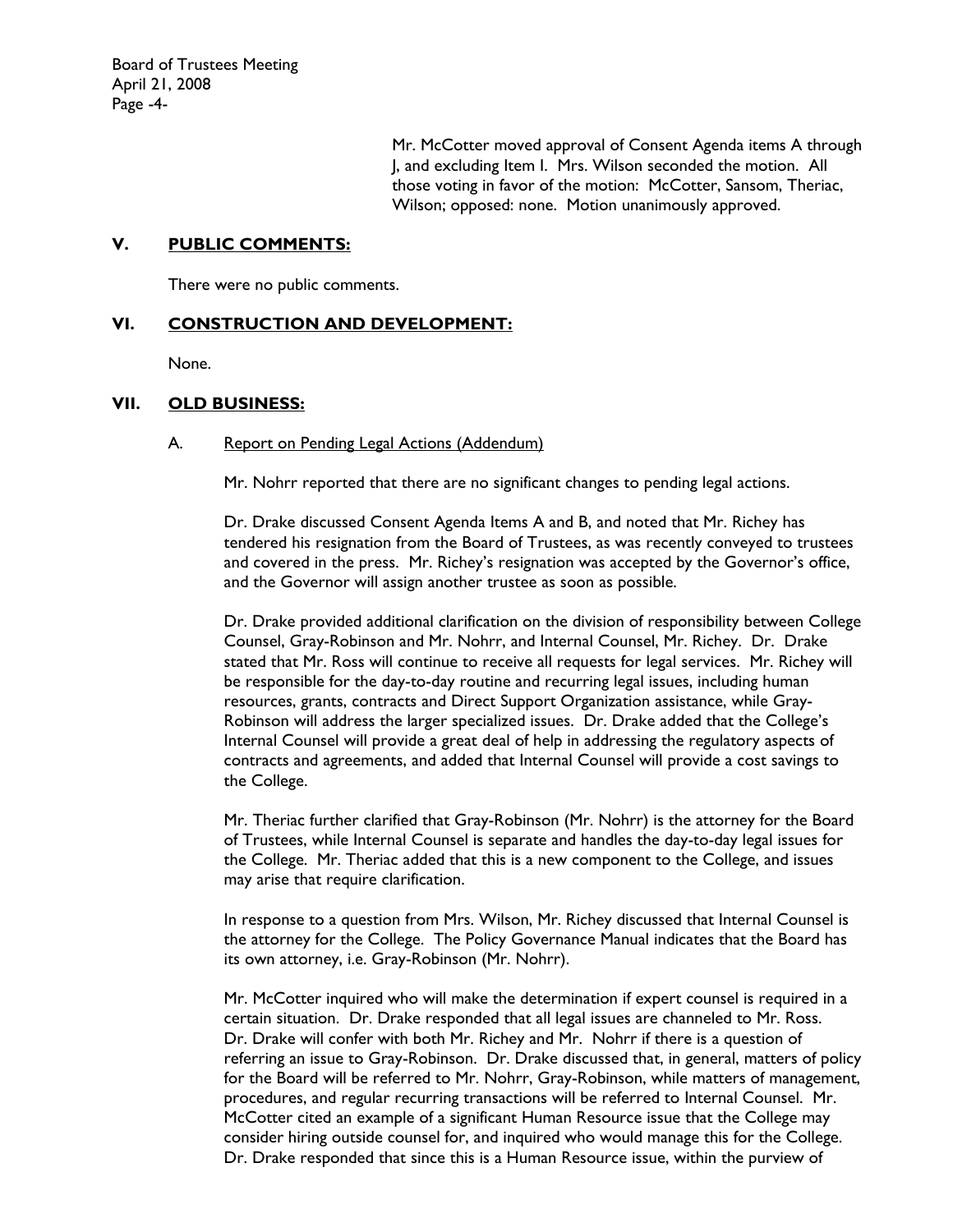management, it would be handled internally, unless some facet would require outside expertise, such as a policy violation. In this case, Dr. Drake would confer with the Chair of the Board for an opinion.

Mr. Theriac expressed that open communication with the Board will continue to be a priority. Dr. Drake added that UFF/BCC annual negotiations will still be referred to Mr. Nohrr since this binds the Board and the administration, and it is beneficial to the College to maintain this continuity.

### B. Report on State and Regional Presidential Compensation

Mr. Ross distributed a report on the salaries of Community College Presidents in East Central Florida. Mr. Theriac stated that no action is required at this time.

### **VIII. NEW BUSINESS:**

#### A. Inclusion of Technology Fees in Base Tuition

Mrs. Sansom discussed that she learned at a recent meeting in Tallahassee that if the College's technology fee is rolled into the base tuition rate, it is covered by the financial aid that a student receives. However, if it is listed separately, the technology fee has to be paid by the student, and is not covered by any financial aid, grants or scholarships. Mrs. Sansom strongly recommended that this fee be included in the base tuition rate at BCC, to make it easier on the student. Ms. Sansom added that there are only five community colleges in Florida, including BCC, that have the technology fee listed separately.

Dr. Drake recommended that Mr. Cherry and Dr. Astrab investigate this, and provide feedback and information at the next Board of Trustees meeting.

#### B. Request for Future Board Meeting Presentations or Agenda Items

Mrs. Wilson requested a meeting regarding the escalating cost of textbooks and the possibility of downloading material from the computer, rather than purchasing textbooks. Dr. Drake stated that the College is currently working on an internal proposal to enable qualified students to receive some form of reimbursement for textbooks. The logistics for providing this assistance will be significant, but worthwhile. Dr. Drake added that the College is currently negotiating its contract with Barnes and Noble, and will have to consider legal obligations. It is expected that the cost of tuition will continue to increase along with the cost of textbooks. The College will continue to consider ways to subsidize this cost, and will also continue to rely on the instructor to determine the material to be used for each course. Technology may provide resources at a reduced cost. Dr. Drake stated that a proposal will be submitted to the Board for discussion at the next Board meeting.

### **IX. FINANCIAL ACTIONS**

None.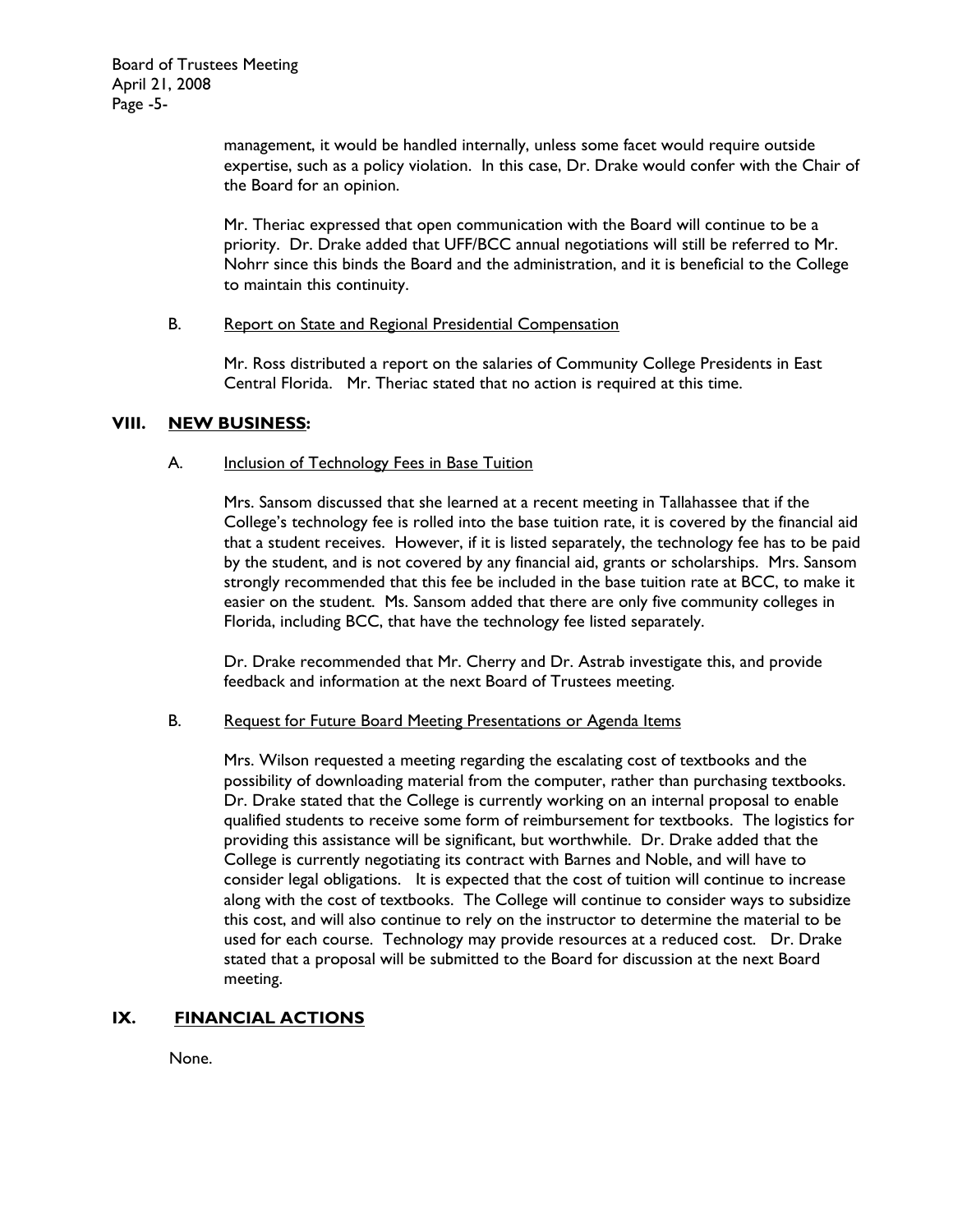Board of Trustees Meeting April 21, 2008 Page -6-

### **X. PRESIDENT'S REPORT**

#### A. Budget and Planning Options, 2008-09

Dr. Drake reported on the current projection for the 2008-09 budget, based on state revenue. The College has endured a 4% mandatory budget reduction this year, and is now budgeting for an additional 6% reduction for the coming fiscal year. There is a need to hire seven full-time faculty members to meet the demands of the current enrollment, while enrollment is expected to increase based on the current economic cycle. The College must also consider financing opportunities in workforce development to facilitate training for the displacement of approximately 8400 workers from the Space Center. The College is currently working on an initiative entitled 10/10 NOW – 10 new opportunities for workers to retrain in10 high yield fields, and accomplish this by 2010. This initiative includes workforce re-training and re-development within the aerospace industry. BCC will work with its partners, the Brevard County School District, the University of Central Florida and Florida Tech to assist in workforce retraining.

Dr. Drake discussed that the College will have to make cuts in order to continue to support the needs of the students and the community. These cuts will occur in upper middle management and administrative positions. Dr. Drake stated that the College will not eliminate any academic programs or faculty under the current circumstances, and stressed the importance of full-time faculty and their contribution to student retention. The College will also continue its recruitment and retention efforts for academic advisors and faculty to support the needs of the county. Public awareness of the campuses, the recognition of highly successful students, and personalizing the college experience through televising the College commencement ceremonies have contributed to the increased enrollment and retention at BCC. The savings in administrative reductions last year has additionally enabled the College to reinvest in new initiatives for student recruitment and retention.

Dr. Drake additionally discussed the state's proposal of creating a State College System. One version of legislation mandates a system of two and four-year colleges, and the word "community" is not linked to the college, unless it is the preference of the College's Board. BCC has some concerns regarding a State College System.

In response to a request from Mrs. Wilson, Dr. Drake stated that the College will be as generous as possible with regard to severance pay, advance notice and assistance from the College and its resources.

### B. BCC Foundation Search Update

Dr. Drake reported that the search for the Executive Director for the Foundation is down to three finalists, who will be interviewed on video this week.